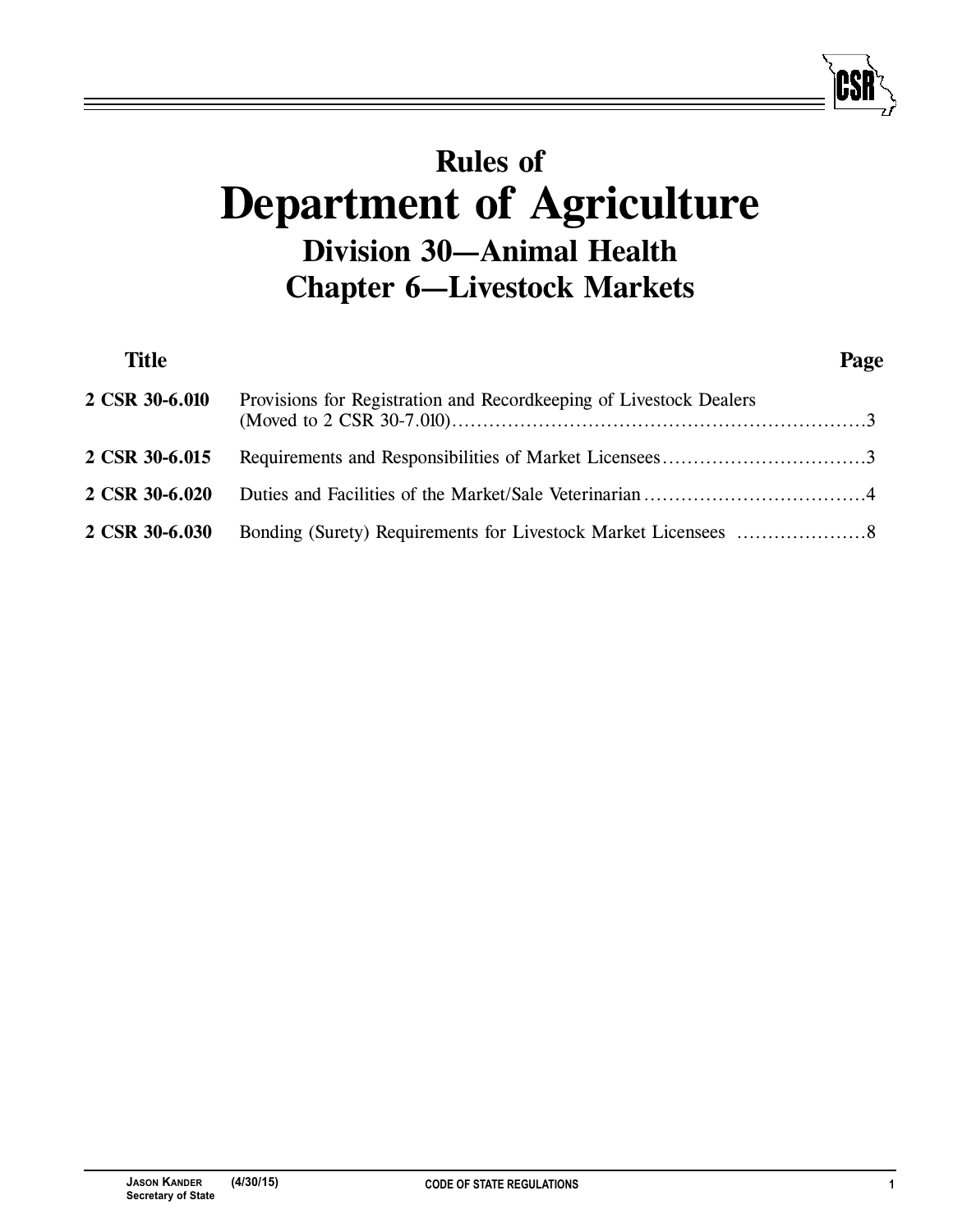

## **Title 2—DEPARTMENT OF AGRICULTURE Division 30—Animal Health Chapter 6—Livestock Markets**

**2 CSR 30-6.010 Provisions for Registration and Recordkeeping of Livestock Dealers** (Moved to 2 CSR 30-7.010)

#### **2 CSR 30-6.015 Requirements and Responsibilities of Market Licensees**

*PURPOSE: This rule defines the requirements and responsibilities of livestock market owners and operators.* 

*PUBLISHER'S NOTE: The secretary of state has determined that the publication of the entire text of the material which is incorporated by reference as a portion of this rule would be unduly cumbersome or expensive. This material as incorporated by reference in this rule shall be maintained by the agency at its headquarters and shall be made available to the public for inspection and copying at no more than the actual cost of reproduction. This note applies only to the reference material. The entire text of the rule is printed here.*

(1) Terms defined in section 277.020, RSMo are incorporated by reference for use in this rule.

(2) As used in this chapter, unless the context clearly says otherwise, the following terms shall mean:

(A) Livestock—Cattle, swine, sheep, goats, poultry, ratite birds including but not limited to ostrich and emu, elk, equine, and exotic animals;

(B) Livestock market—A place of business or a place where livestock is concentrated for sale, exchange or trade at regular or irregular intervals, whether at auction or not. This definition exempts public farm sales, purebred livestock sales, or any sale, transfer, or exchange of livestock from one (1) person to another person for movement or transfer to another farm premises or directly to a licensed market;

(C) Livestock sale—The business of mediating for a commission or otherwise, the sale, purchase, or exchange transaction of livestock, whether or not at a livestock market. However, the term livestock sale shall not apply to order buyers, livestock dealers or other persons acting directly as a buying agent for any third party;

(D) Official identification*—*as defined by Title 9, *Code of Federal Regulations,* Part 71,

(5) All markets/sales licensed under the laws of Missouri must present to the department, no later than April 15 following the end of the year, their sales volumes for the preceding business year.

> (6) Bonding Requirements. Every person subject to the provisions of Chapter 277, RSMo shall provide proof of a satisfactory bond in the amount specified by the USDA Packers and Stockyards Administration or the state veterinarian before receiving a license. In lieu of any bond, persons may substitute any instrument of financial security approved by the USDA Packers and Stockyards Administration. All surety coverage for licensees must be in accordance with 2 CSR 30-6.030.

> published annually in January, herein incorporated by reference and made a part of this rule, as published by the United States Superintendent of Documents, 732 N Capital Street NW, Washington, DC 20402-0001, phone: toll free (866) 512-1800, DC area (202) 512- 1800, website: http://bookstore.gpo.gov, or any other means of individual identification approved by the state veterinarian. This rule does not incorporate any subsequent amend-

(E) Person—Individuals, partnerships, cor-

(F) State veterinarian—The state veterinarian of the Missouri Department of Agricul-

(3) Any person engaged in establishing or operating a livestock sale or market shall file with the state veterinarian an application and be granted a license to transact business prior

(4) An annual license fee of seventy-five dollars (\$75) must accompany all applications. This license shall entitle the applicant to conduct business for one (1) calendar year, January through December. The state veterinarian must receive all completed renewal applications and fees by December 1 for the next calendar year. All licensees defined in Chapter 277, RSMo shall publicly post the license issued by the state veterinarian at the place of business. The license shall be displayed for inspection by any person.

ments or additions.

ture.

to opening.

porations and associations; and

(7) All licensees defined in Chapter 277, RSMo, must secure veterinary inspection of all livestock offered for sale at any livestock sale or market. A licensed, accredited veterinarian approved by the state veterinarian must inspect all livestock, perform all required testing of livestock for disease, identify individuals by official identification,

and forward required information (age, gender, breed, official eartag and backtag, owner contact information/ticket number) in an approved format to the state veterinarian. No person shall remove or tamper with, or cause the removal of or tampering with, an official eartag or backtag or other identification device required to move animals interstate, intrastate, or through a livestock market/sale. No person shall cause livestock to be removed from any livestock market/sale until that livestock has met all the requirements of Missouri or the state of destination, whichever applies.

(A) All assignments, replacements, and removals of veterinarians as market/sale veterinarians must have prior approval of the state veterinarian in accordance with section 277.100, RSMo.

(B) Upon approval of the state veterinarian, the market/sale veterinarian must sign a Market Veterinarian Agreement form MO 350-0488 provided by the Missouri Department of Agriculture. The licensee also must sign the form. The market/sale veterinarian shall keep one (1) copy of the agreement, the licensee one (1) copy and one (1) copy shall be forwarded to the state veterinarian's office.

(8) Facilities provided by the livestock market/sale for the market/sale veterinarian shall include—

(A) Office and laboratory area to allow ample work space and room for a work table, desk, chair, lamp, and one (1) file cabinet;

(B) Heat, light, and ventilation to properly perform required diagnostic tests;

(C) Livestock handling facilities with livestock collecting pens, runways, and a catching chute to confine and restrain animals for completion of required testing and/or official identification (eartag and backtag) requirements; and

(D) A laboratory area with a sink, hot and cold running water, and a floor of an impervious material which allows cleaning and disinfection. Electrical outlets must be available and convenient to enable the use of equipment such as centrifuges, branding irons, and electrical heaters.

(9) Failure of the licensee to aid the market/sale veterinarian in executing all laws and regulations governing the sale and movement of livestock may result in removal of the license to conduct sales.

(10) Structurally safe and sanitary conditions must be maintained on yards, pens, chutes, alleys, and other facilities and premises used in connection with livestock by the person(s)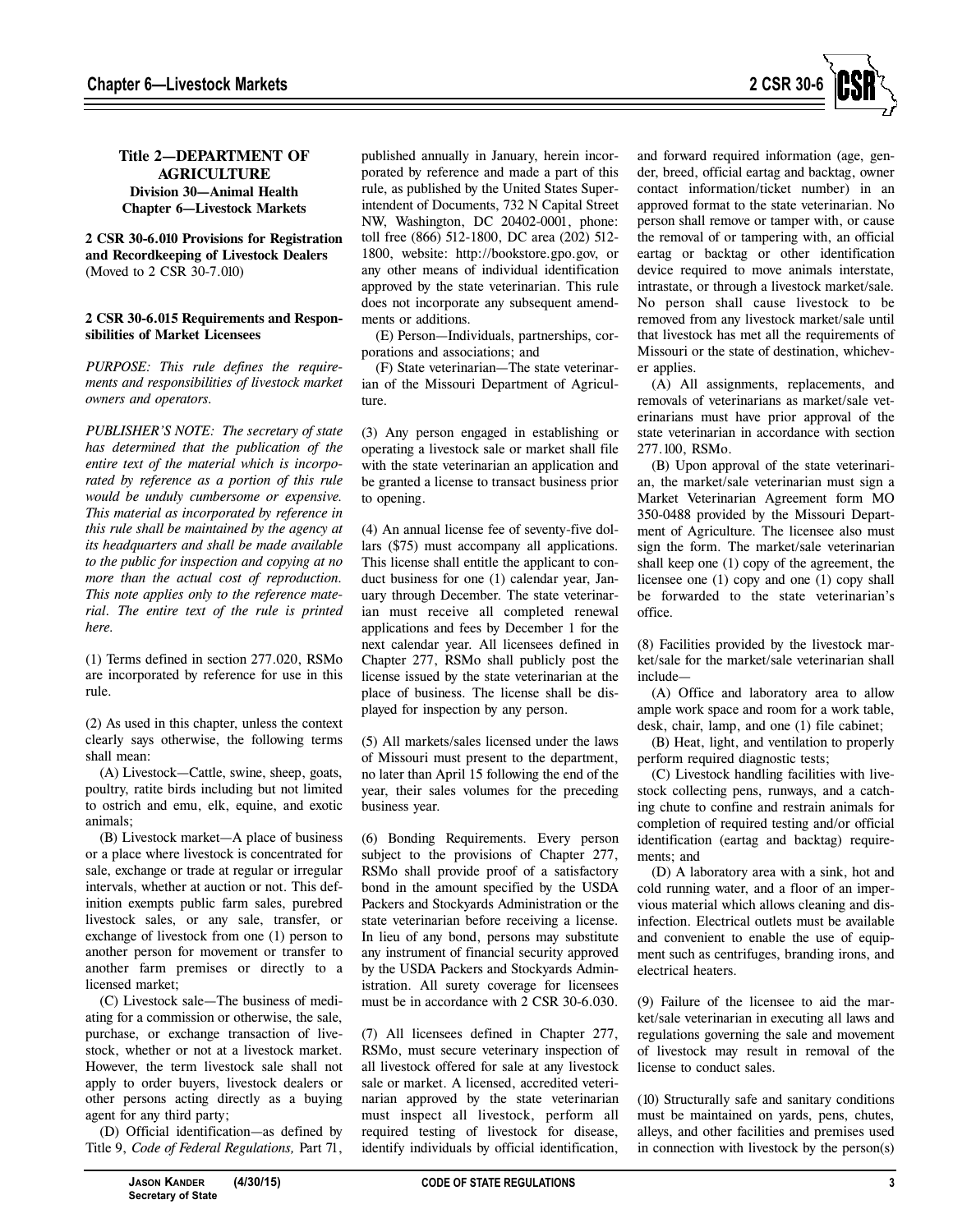

in possession of the facilities and premises. These facilities are subject to inspection by USDA Veterinary Services or state Animal Health personnel.

(11) All licensees defined in Chapter 277, RSMo, must present upon request to a duly authorized representative of the Division of Animal Health records of any livestock sale or transaction. Failure to do so may result in the suspension or revocation of the market/sale license, a civil penalty of up to one thousand dollars (\$1,000) for each violation, or both.

(12) Violations at Markets/Sales. Failure either to comply with the laws of Missouri and the rules of the Missouri Department of Agriculture or to fulfill the requirements and responsibilities as specified in this rule can result in a suspension or revocation of the market/sale license, fines of up to one thousand dollars (\$1,000) per violation, or both.

*AUTHORITY: section 277.160, RSMo 2000.\* Original rule filed June 15, 1990, effective Dec. 31, 1990. Emergency amendment filed June 5, 1992, effective June 15, 1992, expired Oct. 12, 1992. Amended: Filed March 3, 1992, effective Sept. 6, 1992. Amended: Filed Jan. 4, 1999, effective July 30, 1999. Amended: Filed June 12, 2009, effective Jan. 30, 2010.*

*\*Original authority: 277.160, RSMo 1989, amended 1993, 1995.*

#### **2 CSR 30-6.020 Duties and Facilities of the Market/Sale Veterinarian**

*PURPOSE: Under section 277.100, RSMo, this rule outlines the basic duties and responsibilities of the veterinarian under contract with a licensed livestock market/sale or sale to inspect all livestock offered for sale.* 

*PUBLISHER'S NOTE: The secretary of state has determined that the publication of the entire text of the material which is incorporated by reference as a portion of this rule would be unduly cumbersome or expensive. This material as incorporated by reference in this rule shall be maintained by the agency at its headquarters and shall be made available to the public for inspection and copying at no more than the actual cost of reproduction. This note applies only to the reference material. The entire text of the rule is printed here.*

(1) Assignment and Approval of Market/Sale Veterinarians.

(A) All assignments, replacements, and removals of licensed, accredited veterinarians as market/sale veterinarians must have prior approval of the state veterinarian.

(B) Upon approval of the state veterinarian, the market/sale veterinarian must sign a Market/Sale Veterinarian Agreement form MO 350-0488 provided by the Missouri Department of Agriculture. This form states the veterinary responsibilities at livestock markets/sales. The licensee must also sign the form. The market/sale veterinarian shall keep one (1) copy of the agreement, the licensee one (1) copy and one (1) copy shall be forwarded to the state veterinarian's office.

(C) Neglect of duty or misconduct by the market/sale veterinarian shall be cause for removal and replacement.

(D) Failure of the licensee to aid the market/sale veterinarian in executing all laws and rules governing the sale and movement of livestock may result in removal of the license to conduct sales.

(2) Duties and Responsibilities of the Market/Sale Veterinarian. The market/sale veterinarian shall—

(A) Collect required blood samples from all test-eligible animals consigned to the market/sale and submit those samples to the Cooperative State and Federal Veterinary Diagnostic Laboratory in Jefferson City for testing required by the Animal Health laws and rules pertaining to disease control;

(B) Inspect livestock markets/sales for cleanliness, good repair, and proper disinfection of certain areas possibly contaminated by diseased livestock;

(C) Inspect all livestock visually and, if necessary, perform further diagnostic procedures to determine the health status. No livestock shall be released from a licensed Missouri livestock market/sale by the market/sale veterinarian until the livestock have been officially identified, tested, and treated as required by Animal Health laws and rules pertaining to the movement of livestock. The market/sale veterinarian shall forward required information (age, gender, breed, official eartag and backtag, owner contact information/ticket number) in an approved format to the state veterinarian; and

(D) The market veterinarian is authorized to render judgement on any animal determined to be sick or suffering from a noninfectious or infectious disease upon admittance to the livestock market. The animal(s) will be—

1. Returned to the farm of origin with or without a quarantine, depending on the seriousness of the disease or illness;

2. Condemned, isolated, and later destroyed or properly disposed of in a timely manner; or

3. Isolated and, if allowed to sell, an announcement must be made at the time of sale about the problem the animal is suffering (for example, bloat, cancer eye, foot rot).

(3) Cattle, Bison, and Exotic Bovids.

(A) Animal Identification. All animals eighteen (18) months of age and older shall be identified by eartag and backtag. No person shall remove or tamper with or cause the removal of or tampering with an official eartag or backtag or other identification devices required to move animals interstate, intrastate, or through a livestock market/sale.

1. If color-coded bangle tags are used to indicate state of pregnancy, they shall be applied as follows:

A. Blue—first trimester—one through three (1–3) months pregnant;

B. Red—second trimester—four through six (4–6) months pregnant;

C. Green—third trimester—seven through nine (7–9) months pregnant;

D. Yellow—open—not pregnant; and

E. White—not examined for pregnancy status.

2. Proper procedure for determining the age of cattle is—

A. Eighteen (18) months—absence of the central deciduous (baby) incisors;

B. Two (2) years—the presence of the first pair of fully erupted permanent incisor teeth;

C. Two and one-half  $(2 \frac{1}{2})$  years—the appearance of the second pair of permanent incisor teeth:

D. Eruption, spread, and wear of incisor teeth may be used to determine age; and

E. The age of the animal will be shown on the official bangle tag or displayed on the animal in a manner easily visible to the buyer.

(B) Brucellosis Requirements.

1. An official bangle tag may serve as identification for a health certificate for intrastate movement, provided the following information is shown on the tag:

A. Date of test;

B. Complete official eartag number;

C. Age of the animal; and

D. State code letters of the testing veterinarian.

(C) Tuberculosis Requirements.

1. All test-eligible (those animals over two (2) months of age) animals must be individually identified by official eartag as defined by Title 9, *Code of Federal Regulations*, Part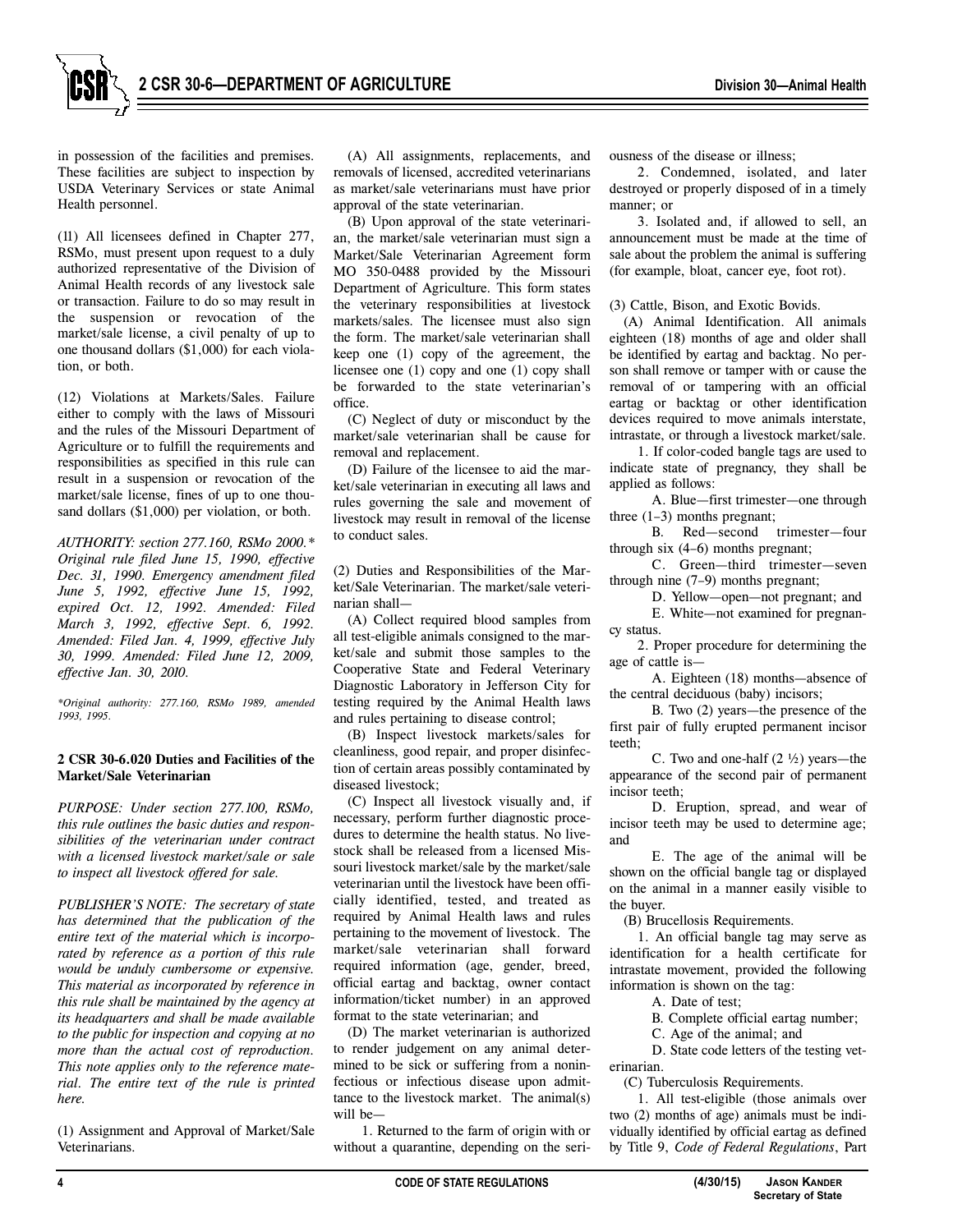

71, published annually in January, herein incorporated by reference and made a part of this rule, as published by the United States Superintendent of Documents, 732 N Capital Street NW, Washington, DC 20402-0001, phone: toll free (866) 512-1800, DC area (202) 512-1800, website: http://bookstore.gpo.gov, individual brand, registration tattoo, or any other means approved by the state veterinarian and listed on the Certificate of Veterinary Inspection. This rule does not incorporate any subsequent amendments or additions.

2. Beef cattle.

A. All classes of beef cattle (including exotic bovids and bison) two (2) months of age and older, both breeding and feeding, entering Missouri to a licensed market from a state having a tuberculosis-free status may enter without additional testing requirements, entry permit, or Certificate of Veterinary Inspection.

B. All classes of beef cattle two (2) months of age and older, both breeding and feeding, prior to entering Missouri to a licensed livestock market from a state having a tuberculosis status less than free must meet the following requirements:

(I) Must obtain an entry permit;

(II) Must have a negative tuberculosis test within sixty (60) days of shipment, test date must be listed on the Certificate of Veterinary Inspection; or

(III) Move from an accredited tuberculosis-free herd (herd number and current herd test date must be listed on the Certificate of Veterinary Inspection); or

(IV) Move directly from a herd of origin that has one (1) complete negative herd test within one (1) year (date of test must be listed on the Certificate of Veterinary Inspection).

3. Dairy cattle.

and

A. All classes of dairy cattle two (2) months of age and older, both breeding and feeding, prior to entering Missouri to a licensed market must meet the following requirements:

(I) Must obtain an entry permit; and

(II) Must have a negative tuberculosis test within sixty (60) days of shipment (test date must be listed on the Certificate of Veterinary Inspection); or

(III) Move from an accredited tuberculosis-free herd (herd number and current herd test date must be listed on the Certificate of Veterinary Inspection); or

(IV) Move directly from a herd of origin that has one (1) complete negative herd test within one (1) year (date of test must be listed on the Certificate of Veterinary Inspection).

(D) Trichomoniasis Requirements.

1. All breeding bulls (excluding bison and exotic bovines) prior to entering a licensed livestock market/sale shall be—

A. Virgin bulls not more than twentyfour (24) months of age as determined by the presence of both permanent central incisor teeth in wear or by breed registry papers; or

B. Tested negative for Trichomoniasis with an official culture test or official Polymerase Chain Reaction (PCR) test by an official laboratory within sixty (60) days prior to entry into the state.

(I) Bulls shall be tested three (3) times, not less than one (1) week apart, by an official culture test or one (1) time by official PCR test prior to entering Missouri.

(II) Bulls that have had contact with female cattle subsequent to testing must be retested prior to entry.

(III) Bulls tested at the market must be quarantined at the farm of destination or livestock market pending negative test results. If test results are positive, the positive animals and cohorts will be quarantined.

2. If the breeding bulls are virgin bulls, less than twenty-four (24) months of age, they shall be—

A. Individually identified by official identification; and

B. Accompanied by a breeder's certificate or statement of virgin status signed by the breeder or his representative attesting that they are virgin bulls.

C. The official identification number shall be written on the breeder's certificate.

3. Non-virgin or bulls twenty-four (24) months of age or older must be Trichomoniasis tested with three (3) official cultures or one (1) official PCR test. Bulls may be quarantined at farm pending test results. If test results are positive, the positive animal and cohorts will be placed under quarantine.

4. A Certificate of Veterinary Inspection listing official identification and test performed, date of test, results, and laboratory, if testing is required.

5. Bulls going directly to slaughter are exempt from Trichomoniasis testing.

(4) Swine.

(A) Swine that arrive at a licensed Missouri market/sale are classified as follows:

1. Commercial swine—swine that are continuously managed and have adequate facilities and practices to prevent exposure to feral swine;

2. Feral swine—swine that are free roaming or Russian and/or Eurasian that are confined. This includes javelenas and peccaries; and

3. Transitional swine—swine raised on dirt or that have reasonable opportunities to be exposed to feral swine.

(B) All swine (except slaughter swine) presented to a licensed Missouri livestock market/sale must be individually identified by official eartag as defined by Title 9, *Code of Federal Regulations*, Part 71, published annually in January, herein incorporated by reference and made a part of this rule, as published by the United States Superintendent of Documents, 732 N Capital Street NW, Washington, DC 20402-0001, phone: toll free (866) 512- 1800, DC area (202) 512-1800, website: http://bookstore.gpo.gov, tattooed, backtagged, or identified by any other means of permanent identification approved by the state veterinarian, veterinarian inspected for signs of infectious or contagious disease, and must be identified to the farm of origin. This rule does not incorporate any subsequent amendments or additions. The market/sale must keep these records for one (1) year. All sows and boars sold for slaughter are to be individually identified (official eartag, tattooed, or backtagged, or identified by any other means of permanent identification approved by the state veterinarian), at the first point of concentration.

(C) Market-to-market movement of swine into and within Missouri is prohibited, except to slaughter-swine-only markets/sales.

(D) All commercial swine bought at a market/sale consigned to a farm or premises will be quarantined to the point of destination for a minimum of thirty (30) days.

(E) Swine offered for sale that fail to pass veterinary inspection due to sickness or signs of infection with a contagious, infectious, or communicable disease shall either—

1. Return to the farm of origin under<br>quarantine. Ouarantined animals not Quarantined animals not amenable to treatment shall remain under quarantine until released for slaughter; or

2. Go directly to slaughter. Animals sold for slaughter must be identified and shipped on a VS Form 1-27 shipping permit.

(F) All breeding swine (regardless of age) that arrive at a licensed Missouri livestock market/sale must originate from a validated brucellosis-free state or validated brucellosisfree herd and a state classified as stage V in the National Pseudorabies (PRV) Eradication Plan or from a qualified negative pseudorabies-free herd.

(G) Movement Other than Commercial Swine.

1. Feral (including Eurasian, Russian, javalenas, and peccaries) swine may only move from a farm of origin directly to an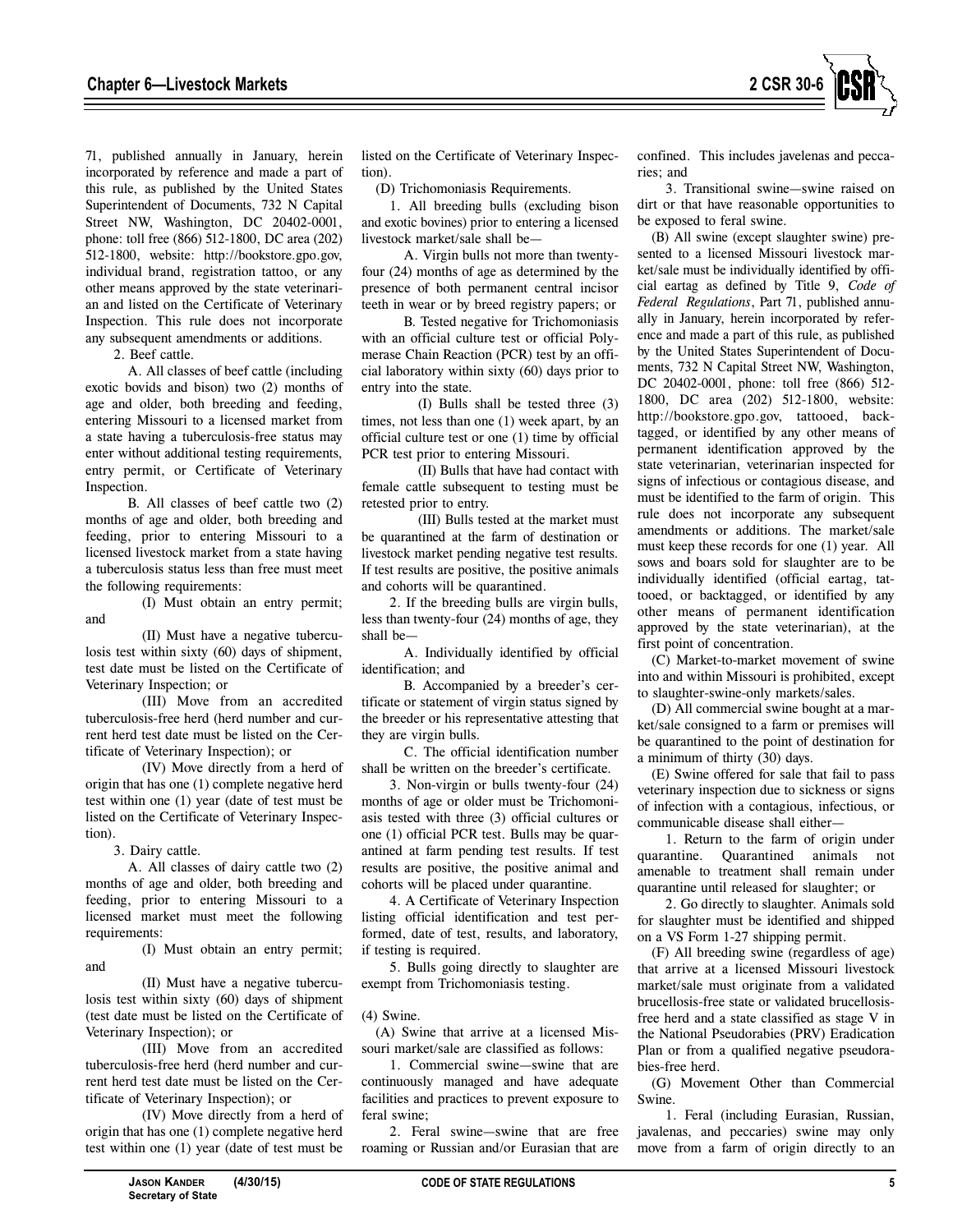approved slaughter or to an approved slaughter-only market.

2. Transitional swine may move only to a licensed market/sale or to slaughter.

A. Feeder pigs from transitional swine herds may move from farm of origin to a market to be inspected and officially identified by official eartag and then moved from the market under quarantine to be finished for slaughter.

(5) *Equidae* (Including Exotic Equine, Donkeys, Asses, Burros, and Zebras).

(A) Veterinary inspection is required on all *equidae* before sale.

(B) All *equidae* presented at any licensed market/sale for the purpose of change of ownership, not having proof of an official negative Equine Infectious Anemia (EIA) test within the previous twelve (12) months, shall have blood samples for EIA testing collected before the sale at the seller's expense.

1. In a licensed livestock market/sale where the veterinarian has an approved EIA testing laboratory, EIA tests will be run prior to the sale. Test positive suspect equids will be identified by microchip and returned to the owner's premises under quarantine and isolated at least two hundred (200) yards from any other *equidae* pending test confirmation, or the owner may sell that animal directly to slaughter accompanied by a VS Form 1-27 shipping permit.

2. In markets where on-site EIA testing is not available, the equids will sell test-pending, identified as such by a red hip tag (furnished by the Missouri Department of Agriculture) recorded on an Equine Sales & Test Record form (MO 350-1138) and sold under quarantine to the buyer. This quarantine restricts the buyer from taking the equids out of Missouri and from another change of ownership until the test results are received.

(C) *Equidae* presented with current, negative EIA test chart (VS Form 10-11 or any officially recognized federal/state EIA test chart) will be sold with a white hip tag (furnished by the Missouri Department of Agriculture) and recorded on an Equine Sales & Test Record form (MO 350-1138). The seller must present an original EIA test chart; no photocopies or facsimiles will be accepted. The EIA test must have been done within the previous twelve (12) months, and the VS Form 10-11, or any officially recognized federal/state EIA test chart, must be accurately completed, showing graphic descriptions of all markings needed for identification or imprinted photograph on any officially recognized federal/state EIA test chart. Verification of each animal to the EIA test chart shall be the responsibility of the market veterinarian. If in the opinion of the market veterinarian the information shown on the EIA test chart does not match the animal presented or the test chart has been altered, the market veterinarian shall confiscate the form, mark the document "invalid," and the animal(s) will be tested at the seller's expense prior to the sale.

(D) No *equidae* will be released from any licensed market/sale without a current, negative EIA test; a test-pending quarantine, or released on a VS Form 1-27 shipping permit returning to the seller's premises. One copy of all quarantines and Equine Sales & Test Record forms (MO 350-1138) completed for each sale will be sent to the state veterinarian's office in a format approved by the state veterinarian.

(E) All EIA positive animals presented for sale to slaughter at a licensed market/sale must be accompanied by a VS Form 1-27 shipping permit signed by state or federal regulatory personnel authorizing the move. All EIA positive animals shall be segregated at least two hundred (200) yards from any other *equidae* and not sold in the auction ring. The market veterinarian shall verify the animals' permanent identification (freezebrand or electronic microchip) shown on the form and issue a new VS Form 1-27 consigning the animal to a federally approved slaughter facility. No EIA positive animal shall be moved from a licensed livestock market/sale without being permanently identified and consigned to slaughter on a VS Form 1-27.

(F) Alteration or substitution of any information on any VS Form 10-11 or certificate of veterinary inspection shall cause the document to be invalid and in violations of sections 267.010 to 267.730, RSMo and may result in civil penalties not to exceed ten thousand dollars (\$10,000) per violation.

(6) Sheep and Goats (Including Exotic Sheep, Goats, and Antelopes).

(A) Veterinary inspection is required on all sheep and goats prior to sale.

(B) Sheep and goats (including exotic sheep, goats, and antelopes*)* regardless of age or gender must be individually identified by an official scrapie eartag as defined in Title 9, *Code of Federal Regulations,* Part 79, published annually in January, herein incorporated by reference and made a part of this rule, as published by the United States Superintendent of Documents, 732 N Capital Street NW, Washington, DC 20402-0001, phone: toll free (866) 512-1800, DC area (202) 512- 1800, website: http://bookstore.gpo.gov for sheep and goats or electronic implant for goats only identifying them to the flock or herd of origin or any other means of perma-

nent identification approved by the state veterinarian. This rule does not incorporate any subsequent amendments or additions.

(C) Sheep and goats that come into the market without official identification must have official identification applied at the market prior to commingling with other animals, and prior to sale.

(D) Any official identification that is applied by the market veterinarian or market personnel must maintain the following records:

1. The date tagged;

2. The number of sheep and goats identified (including exotic sheep, goats, and antelopes);

3. The serial numbers applied;

4. The name and address of the owner of the flock of origin;

5. If the person who currently owns the animals is different from the owner of the flock or herd of origin or birth, the current owner's name and address and the owner of the flock or herd of origin, if known;

6. If the owner of the flock of birth is different from the owner of the flock of origin, and if the animals were born after January 1, 2002, the name and address of the owner of the flock of birth, if known; and

7. All records of official identification must be maintained for five (5) years.

(7) Poultry and Waterfowl.

(A) Out-of-state live poultry (except those consigned directly to slaughter) shall be accompanied by an official Certificate of Veterinary Inspection or a VS Form 9-3 (see 2 CSR 30-2.040). If a VS Form 9-3 is used, a signed and dated owner/shipper statement must be included stating that, to his/her best knowledge, the birds are healthy. Poultry known to be infected with pullorum or typhoid that are consigned directly to slaughter must be identified as such by the consignor.

(B) Out-of-state live poultry entering Missouri must be tested negative for pullorumtyphoid within the past ninety (90) days or originate from a flock approved by the National Poultry Improvement Plan (NPIP) or an equivalent program which has been tested within the past twelve (12) months with no change of ownership.

(C) All hatching eggs must be accompanied by an official Certificate of Veterinary Inspection certifying the eggs to be from pullorum-free flocks or by a VS Form 9-3.

(D) Out-of-state poultry and hatching eggs moving through a Missouri livestock market/sale require an entry permit prior to shipment. Annual entry permits shall be issued by the department to participants in the NPIP or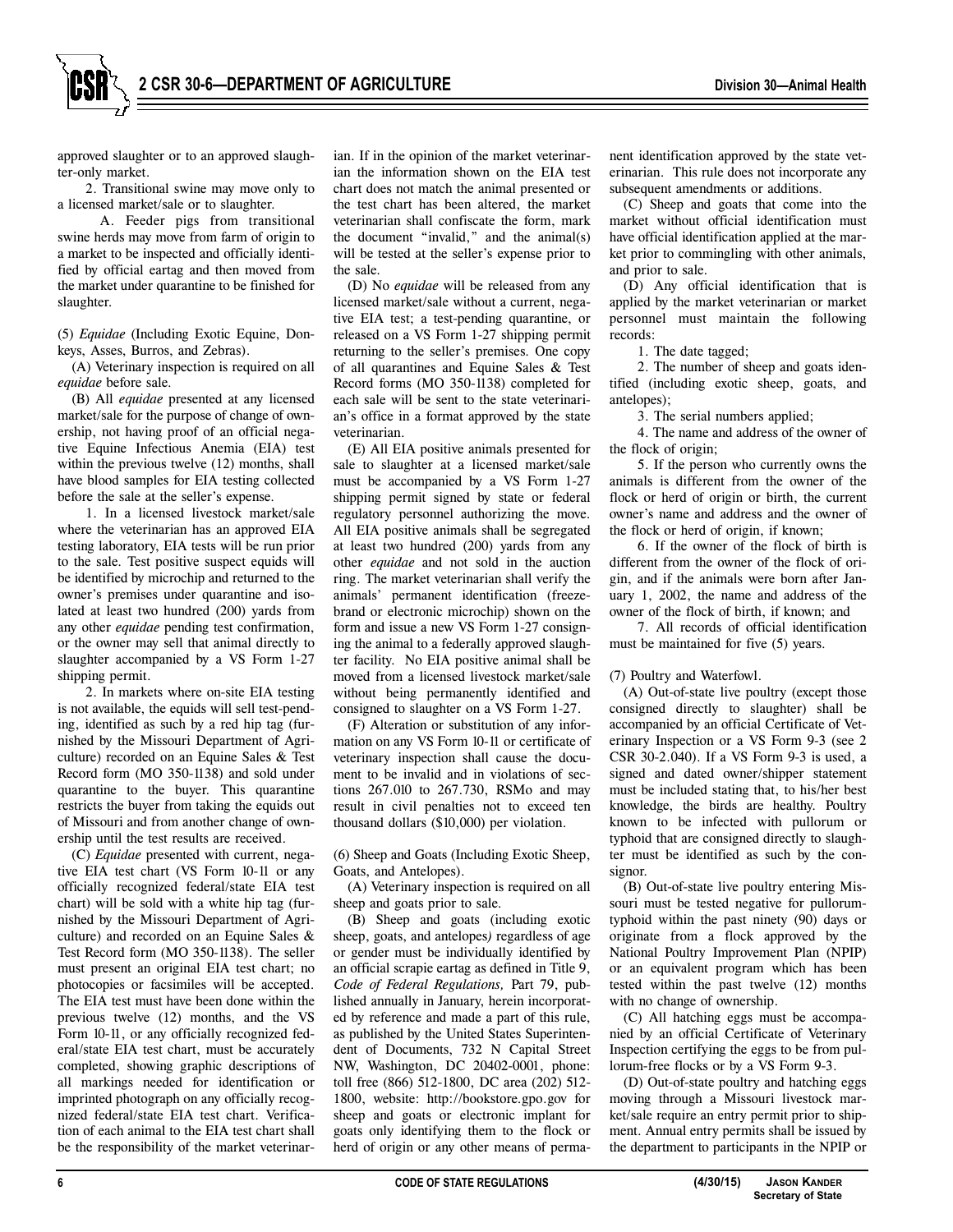

an equivalent program. Producers not approved by NPIP or an equivalent program must request a permit with each shipment.

### (8) Captive Cervids.

(A) Captive cervids, including but not limited to, elk, elk-hybrids, red deer, roe deer, white-tailed deer, mule deer, sika deer, moose, reindeer, mutjac, and fallow deer, that are bartered, exchanged, gifted, leased, or sold that arrive at any licensed Missouri livestock market/sale must meet the following requirements:

1. Captive or farm cervids, regardless of age, must be veterinary inspected, individually identified by official eartag as defined in Title 9, *Code of Federal Regulations,* Part 71, published annually in January, herein incorporated by reference and made a part of this rule, as published by the United States Superintendent of Documents, 732 N Capital Street NW, Washington, DC 20402-0001, phone: toll free (866) 512-1800, DC area (202) 512- 1800, website: http://bookstore.gpo.gov, or other means of permanent identification approved by the state veterinarian. This rule does not incorporate any subsequent amendments or additions.

2. An entry permit is required.

(B) Brucellosis Requirements.

1. All sexually intact animals six (6) months of age and over not in a status herd or under quarantine for brucellosis must test negative for brucellosis within ninety (90) days prior to arrival at a Missouri livestock market/sale except—

A. Brucellosis-free herd—captive cervids originating from certified brucellosisfree herds may move through a Missouri livestock market/sale on herd status without additional testing provided the certified herd number and current herd test date is listed on the Certificate of Veterinary Inspection;

B. Brucellosis-monitored herd—all sexually intact animals six (6) months of age and older must test negative for burcellosis within ninety (90) days prior to arrival at a Missouri livestock market/sale.

(C) Tuberculosis Requirements.

1. Captive cervids less than six (6) months of age, not known to be affected with or exposed to tuberculosis and not in a status herd, must have one (1) negative tuberculosis test, not less than ninety (90) days prior to arrival at a livestock market/sale in Missouri, using the single cervical method. The negative test date must be listed on the Certificate of Veterinary Inspection. Captive cervids must have been isolated from other captive cervids during the testing period.

2. Captive cervids, six (6) months of age and older, not known to be affected with, or

exposed to, tuberculosis and not in a status herd, must have two (2) negative tuberculosis tests, not less than ninety (90) days apart, using the single cervical method. The second test must be within ninety (90) days prior to arrival at a Missouri livestock market/sale. Both negative test dates must be listed on the Certificate of Veterinary Inspection. Captive cervids must have been isolated from other captive cervids during the testing period.

3. Movement from tuberculosis status herds.

A. Accredited herd—captive cervids originating from accredited tuberculosis-free cervid herd may move through a market/sale on herd status without additional testing provided the accredited herd number and original anniversary date is listed on the Certificate of Veterinary Inspection.

B. Qualified herd—captive cervids originating from a qualified herd must have one (1) negative tuberculosis test, using the single cervical method, within ninety (90) days prior to arrival at the market/sale.

C. Monitored herd—captive cervids originating from a monitored herd must have one (1) negative tuberculosis test, using the single cervical method, within ninety (90) days prior to arrival at the market/sale.

D. Captive cervids less than twelve (12) months of age that originate from and were born in qualified or monitored herds may move through a market/sale without further tuberculosis testing, provided that they are accompanied by a Certificate of Veterinary Inspection showing official individual identification (official eartag or any other means of permanent identification approved by the state veterinarian) stating that such captive cervids originated from such herds and have not been exposed to captive cervids from a lower status herd.

(D) Chronic Wasting Disease.

1. Captive cervids will not be allowed to move through a livestock market/sale if, within the last five (5) years, the animals—

A. Originate from an area or has been in an area that has been reported as a Chronic Wasting Disease (CWD) endemic area; or

B. Originate from a CWD positive captive herd.

2. Elk, elk-hybrids, red deer, roe deer, sika deer, white-tailed deer, mule deer, and moose twelve (12) months of age must be enrolled in a CWD program for at least five (5) years prior to moving through a Missouri livestock market/sale. Other cervids, including, but not limited to, reindeer, mutjac, and fallow deer, must have participated in a surveillance program recognized by the stateof-origin prior to arrival at a Missouri livestock market/sale. Original anniversary date must be listed on the Certificate of Veterinary Inspection.

3. Captive cervids moving between publicly-owned Association of Zoos and Aquariums (AZA)-accredited zoos must meet the CWD surveillance program requirements.

(9) Camelids, Alpacas, Camels, and Llamas. Alpacas, camels, llamas, and others of that group exchanged, bartered, sold, leased, or relinquished at a licensed livestock market/sale in Missouri must be veterinarian inspected, accompanied by a Certificate of Veterinary Inspection showing an individual listing of the common and scientific name(s) of the animal(s) and appropriate description of animal(s) such as sex, age, weight, and coloration, and must be individually identified by an official eartag as defined in Title 9, *Code of Federal Regulations*, Part 71, published annually in January, herein incorporated by reference and made a part of this rule, as published by the United States Superintendent of Documents, 732 N Capital Street NW, Washington, DC 20402-0001, phone: toll free (866) 512-1800, DC area (202) 512-1800, website http://bookstore.gpo.gov, microchip, or other method approved by the state veterinarian. This rule does not incorporate any subsequent amendments or additions.

(10) Ratites (Including, But Not Limited to, Ostrich, Rheas, and Emus). All ratites must be veterinarian inspected, individually identified by official identification (leg band, microchip, wing band, legible tattoo, or any other means of permanent identification approved by the state veterinarian), and listed on a Certificate of Veterinary Inspection. In addition, ratites entering Missouri for sale at a licensed livestock/market must obtain an entry permit.

(11) Miscellaneous and Exotic Animals. All exotic animals presented for exchange, barter, lease, or sale at a licensed livestock market/sale must be veterinarian inspected, individually identified by official identification (official eartag, brand, tattoo, or any other means of permanent identification approved by the state veterinarian), and accompanied by an official Certificate of Veterinary Inspection showing an individual listing of the common and scientific name(s) of the animal(s) and appropriate descriptions of animal(s) such as sex, age, weight, and coloration.

(A) Elephants (Asiatic, African) must be tested negative for tuberculosis within one (1) year prior to movement; test results must be noted on the Certificate of Veterinary Inspection.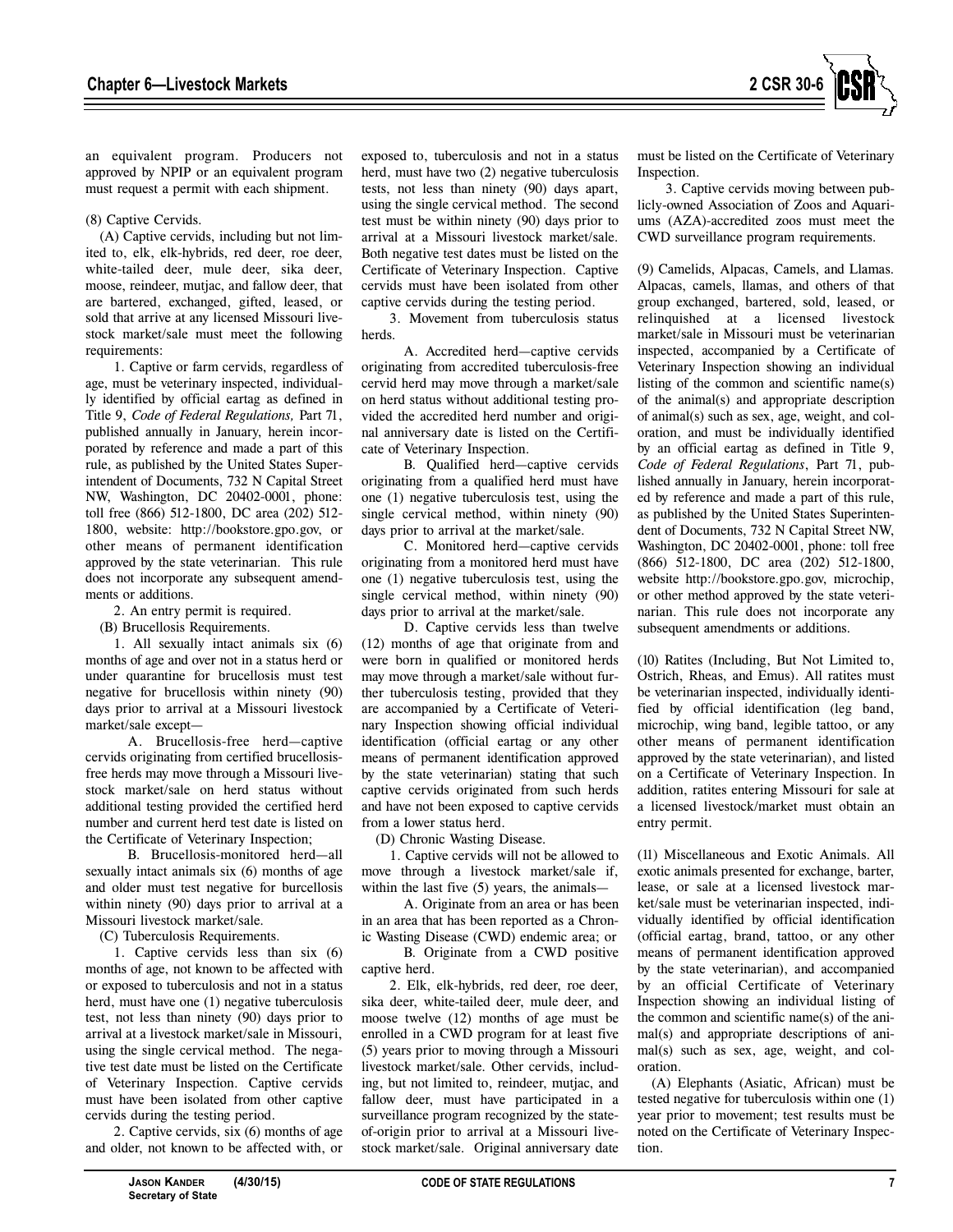(B) Importation of skunks and raccoons into Missouri is prohibited by the *Missouri Wildlife Code* (3 CSR 10-9).

*AUTHORITY: section 277.160, RSMo 2000.\* Original rule filed June 15, 1990, effective Dec. 31, 1990. Emergency amendment filed April 11, 1991, effective April 21, 1991, expired Aug. 9, 1991. Amended: Filed April 16, 1991, effective Aug. 30, 1991. Amended: Filed June 4, 1991, effective Oct. 31, 1991. Emergency amendment filed Dec. 20, 1991, effective Dec. 30, 1991, expired April 27, 1992. Emergency amendment filed Jan. 23, 1992, effective Feb. 2, 1992, expired May 30, 1992. Amended: Filed Feb. 4, 1992, effective June 25, 1992. Emergency amendment filed June 5, 1992, effective June 15, 1992, expired Oct. 12, 1992. Amended: Filed March 3, 1992, effective Sept. 6, 1992. Emergency amendment filed Aug. 20, 1993, effective Aug. 30, 1993, expired Dec. 27, 1993. Amended: Filed Aug. 27, 1993, effective Jan. 31, 1994. Emergency amendment filed April 4, 1994, effective April 14, 1994, expired Aug. 11, 1994. Amended: Filed April 4, 1994, effective Sept. 30, 1994. Emergency amendment filed Jan. 17, 1995, effective Jan. 27, 1995, expired Feb. 1, 1995. Amended: Filed Jan. 31, 1995, effective July 30, 1995. Amended: Filed July 31, 1996, effective March 30, 1997. Amended: Filed Jan. 4, 1999, effective July 30, 1999. Emergency amendment filed Nov. 2, 2001, effective Nov. 12, 2001, expired May 10, 2002. Amended: Filed April 10, 2002, effective Sept. 30, 2002. Amended: Filed May 14, 2002, effective Dec. 30, 2002. Amended: Filed Jan. 30, 2003, effective July 30, 2003. Emergency amendment filed March 5, 2004, effective March 15, 2004, expired Aug. 27, 2004. Amended: Filed March 5, 2004, effective Oct. 30, 2004. Emergency amendment filed Aug. 23, 2004, effective Sept. 3, 2004, expired March 1, 2005. Amended: Filed Aug. 23, 2004, effective Feb. 28, 2005. Amended: Filed June 12, 2009, effective Jan. 30, 2010. Amended: Filed Dec. 23, 2010, effective Aug. 30, 2011. Amended: Filed Oct. 30, 2014, effective May 30, 2015.*

*\*Original authority: 277.160, RSMo 1989, amended 1993, 1995.*

## **2 CSR 30-6.030 Bonding (Surety) Requirements for Livestock Market Licensees**

*PURPOSE: This rule sets forth procedures for establishing proper surety coverage for licensees defined in Chapter 277, RSMo.* 

(1) Bonding Requirements. Every person

subject to the provisions of Chapter 277, RSMo shall provide proof of a satisfactory bond in the amount specified by the United States Department of Agriculture (USDA) Packers and Stockyards Administration or the state veterinarian before receiving a license. In lieu of any bond, persons may substitute any instrument of financial security approved by the USDA Packers and Stockyards Administration.

(2) All surety bonds and certificates of deposit shall name the state veterinarian as trustee or beneficiary. Letters of credit shall name the state veterinarian and the issuing financial institution as co-trustees. For livestock markets or sales whose corporate headquarters are located in another state, it is not required that the state veterinarian act as beneficiary or trustee, although proof of adequate bonding must be submitted with the application for a license. These bonds shall be in favor of Missouri with the director as trustee for the benefit of all persons selling livestock to the livestock market/sale and their legal representatives, attorneys or assigns, and shall be dependent upon the following:

(A) The livestock market/sale as a buyer must pay to the seller the agreed upon purchase price of the livestock purchased from the seller;

(B) The livestock markets/sales must faithfully perform their duties as licensed livestock markets/sales and comply with Chapter 277, RSMo and its corresponding rules. This rule applies to purchases made from the effective date of the bond until official cancellation of the bond;

(C) A surety bond required by section 277.080, RSMo shall be effective on the date of issue, not affected by the expiration of the license, and shall continue in effect until cancelled. The continuous nature of a bond however, in no event shall allow the liability of a surety under a bond to accumulate for each successive license period during which the bond is in force, but limited in the aggregate to the amount stated on the bond, or as changed, from time-to-time, by appropriate endorsement or rider;

(D) The required bond shall be kept in force at all times while conducting business as a licensed livestock market or sale. Failure to keep that bond in force is cause for revocation of the license and the market/sale is subject to the penalties provided in this chapter. No market/sale shall cancel an approved bond without the prior written approval of the state veterinarian and the state veterinarian's approval of a substitute bond;

(E) Upon written demand of the state vet-

erinarian for payment, either the surety shall pay over to the state veterinarian the sum demanded up to the full face amount of the bond or shall deposit the sum demanded in an interest-bearing escrow account at the highest rate of interest available. When a surety pays the state veterinarian upon demand, the state veterinarian shall set a date for an informal conference to allow the parties to discuss the claim. If the surety pays as demanded and the parties or a court of law determines the surety is not liable, the state veterinarian shall return to the surety the sum paid to the state veterinarian plus all accumulated interest, or any *pro rata* part of the sum, plus interest, as applicable in the event of liability less than the sum demanded. If the surety chooses to deposit the demanded sum in an interestbearing escrow account and upon the exhaustion of appeals, if any, the surety immediately shall pay to the state veterinarian for distribution to claimants the amount for which the surety is determined to be liable plus accumulated interest on that amount;

(F) Every bond filed shall contain a provision that the principal or surety company cannot cancel the bond except upon ninety (90) days' prior notice in writing, by certified mail, to the state veterinarian at the Jefferson City office. When a surety gives notice of cancellation, a copy of that notice shall be mailed to the principal by certified mail on the same day. The cancellation does not affect the liability accumulated or which may accumulate under that bond before the expiration of the ninety (90) days. The notice shall contain the termination date. If notice procedures are not followed, the bond shall remain in effect until properly cancelled;

(G) Whenever the state veterinarian receives notice from a surety that it intends to cancel the bond of a livestock market or sale, the state veterinarian shall automatically suspend the market/sale license if a new bond is not submitted to the state veterinarian within forty-five (45) days of receipt of the notice of intent to cancel. If a new bond is not received within eighty (80) days of receipt of the notice of intent to cancel, the state veterinarian shall revoke the market/sale license. The state veterinarian may cause an inspection of the livestock market/sale at the end of the eighty (80)-day period. That inspection may include an attempt to identify all possible livestock sellers and related claimants of the market/sale by advertising for the same in local news media; and

(H) Verbal or written surety bond binders issued by a surety on behalf of a livestock market/sale for original or replacement bonds are recognized as legally effective in Missouri when those binders meet the following